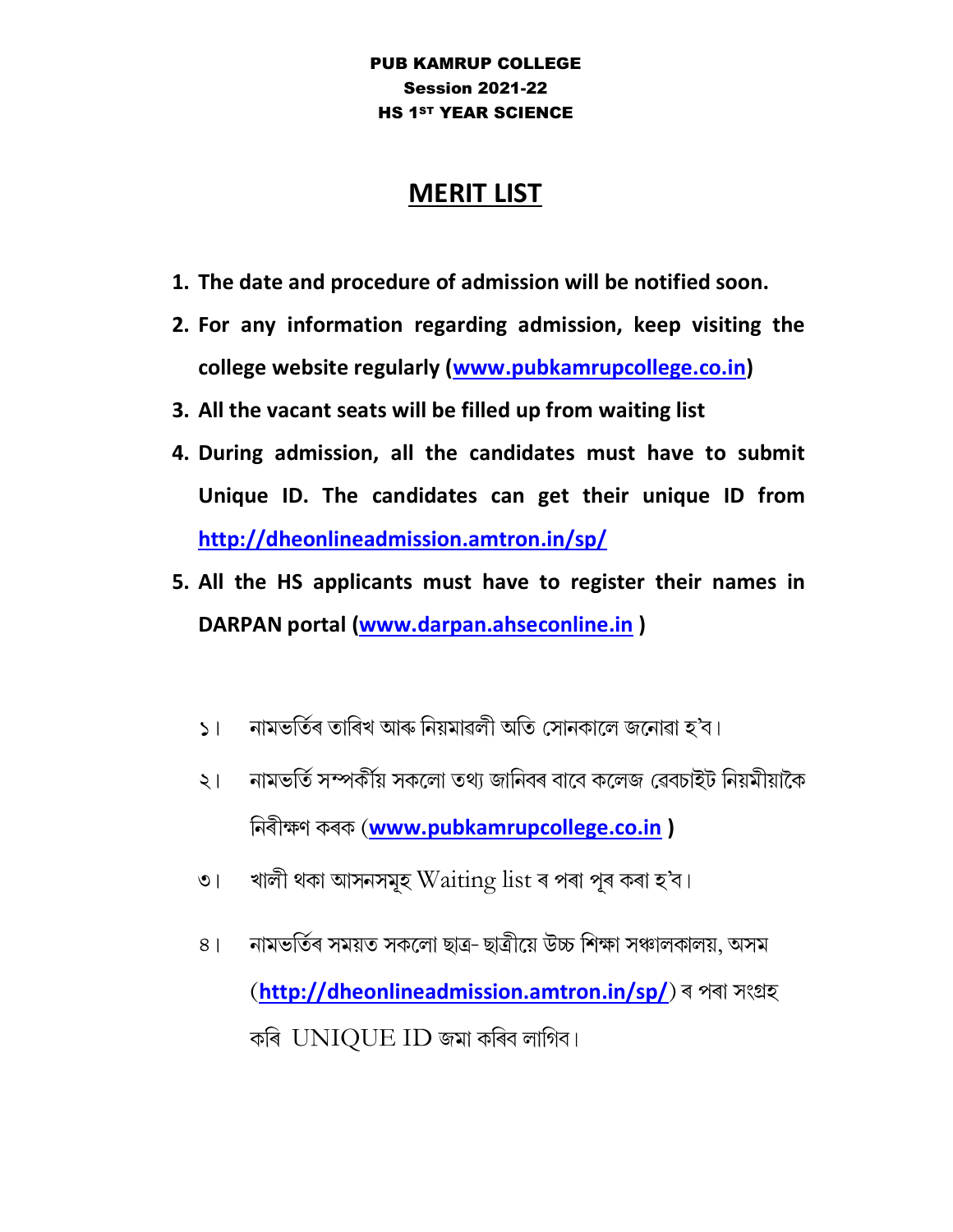## **MERIT LIST**

|                |                              | <b>PHONE</b>  |                |        |
|----------------|------------------------------|---------------|----------------|--------|
| SL. NO         | <b>NAME</b>                  | <b>NUMBER</b> | <b>CASTE</b>   | $(\%)$ |
| 1              | <b>ALAKESH DEKA</b>          | 6901766137    | <b>GENERAL</b> | 96.17  |
| $\overline{2}$ | PARBIN SULTANA               | 9864485944    | GENERAL        | 96.17  |
| 3              | RAJNISH DUTTA                | 9854442510    | <b>GENERAL</b> | 94.17  |
| 4              | NISHANTA DEKA                | 9395036358    | <b>OBC</b>     | 89.83  |
| 5              | <b>PRANGIT KALITA</b>        | 8011559579    | <b>GENERAL</b> | 89.67  |
| 6              | <b>ABDUL FARUK CHOUDHURY</b> | 9859490094    | GENERAL        | 89.4   |
| $\overline{7}$ | RAHUL AHMED                  | 9365656055    | <b>GENERAL</b> | 87.67  |
| 8              | SIKHA DEKA                   | 8011122544    | OBC            | 85.83  |
| 9              | MINAKSHI DEKA                | 9707126988    | <b>GENERAL</b> | 85.67  |
| 10             | MITHU NATH                   | 8812869473    | OBC            | 85.5   |
| 11             | <b>DIPTI DAS</b>             | 9101310031    | <b>OBC</b>     | 85     |
| 12             | DIPSIKHA DEKA                | 9508989176    | ST(P)          | 85     |
| 13             | <b>MANJUL ANOWAR</b>         | 6002957819    | GENERAL        | 84.83  |
| 14             | UDAY DEKA                    | 7578853247    | GENERAL        | 84.83  |
| 15             | <b>EFAJUR RAHMAN</b>         | 6001663927    | GENERAL        | 84.83  |
| 16             | <b>MANJUL ANOWAR</b>         | 8876435911    | GENERAL        | 84.83  |
| 17             | MISBAHUL MUSARAF             | 6003073865    | <b>GENERAL</b> | 84.83  |
| 18             | YUVRAJ BARMAN                | 7002933927    | <b>OBC</b>     | 84.67  |
| 19             | <b>MANJUL ANOWAR</b>         | 9707196358    | GENERAL        | 84.5   |
| 20             | <b>BABITA SARMA</b>          | 8638960692    | GENERAL        | 84.5   |
| 21             | NIPON KALITA                 | 6000561637    | GENERAL        | 84.33  |
| 22             | <b>BARNALI PATOWARY</b>      | 8134844170    | GENERAL        | 84.17  |
| 23             | YASMIN SULTANA               | 9508645858    | GENERAL        | 84.17  |
| 24             | ANGSHUMAN KALITA             | 9957115258    | <b>GENERAL</b> | 84.17  |
| 25             | <b>AKHTAR HUSSAIN</b>        | 9365518826    | <b>GENERAL</b> | 84     |
| 26             | <b>DEEPJYOTI DAS</b>         | 7577976556    | OBC            | 84     |
| 27             | GAGAN CHANDRA NATH           | 9101962749    | OBC            | 84     |
| 28             | <b>GAGAN CHANDRA NATH</b>    | 8471899755    | OBC            | 84     |
| 29             | DEEPJYOTI DAS                | 9435899731    | OBC            | 84     |
| 30             | <b>MRINMAY NATH</b>          | 7009953706    | GENERAL        | 83.67  |
| 31             | <b>SUSMITA BORO</b>          | 8473019788    | ST(P)          | 83.17  |
| 32             | SHIDDHARTHA NATH             | 6026851261    | OBC            | 83.17  |
| 33             | KHUCHI KALITA                | 9365163948    | GENERAL        | 82.83  |
| 34             | <b>BISMITA KAKATI</b>        | 8723993072    | OBC            | 82.83  |
| 35             | NISHITA DAS                  | 9435771445    | OBC            | 82.5   |
| 36             | SUDIPTA RAJBANGSHI           | 6003732937    | <b>GENERAL</b> | 82.17  |
| 37             | SAHIL AHMED                  | 7099537593    | GENERAL        | 82     |
| 38             | NILOTPAL DEKA                | 9957697248    | <b>GENERAL</b> | 81.17  |
| 39             | <b>JINTUMANI CHOUDHURY</b>   | 7086979090    | OBC            | 81     |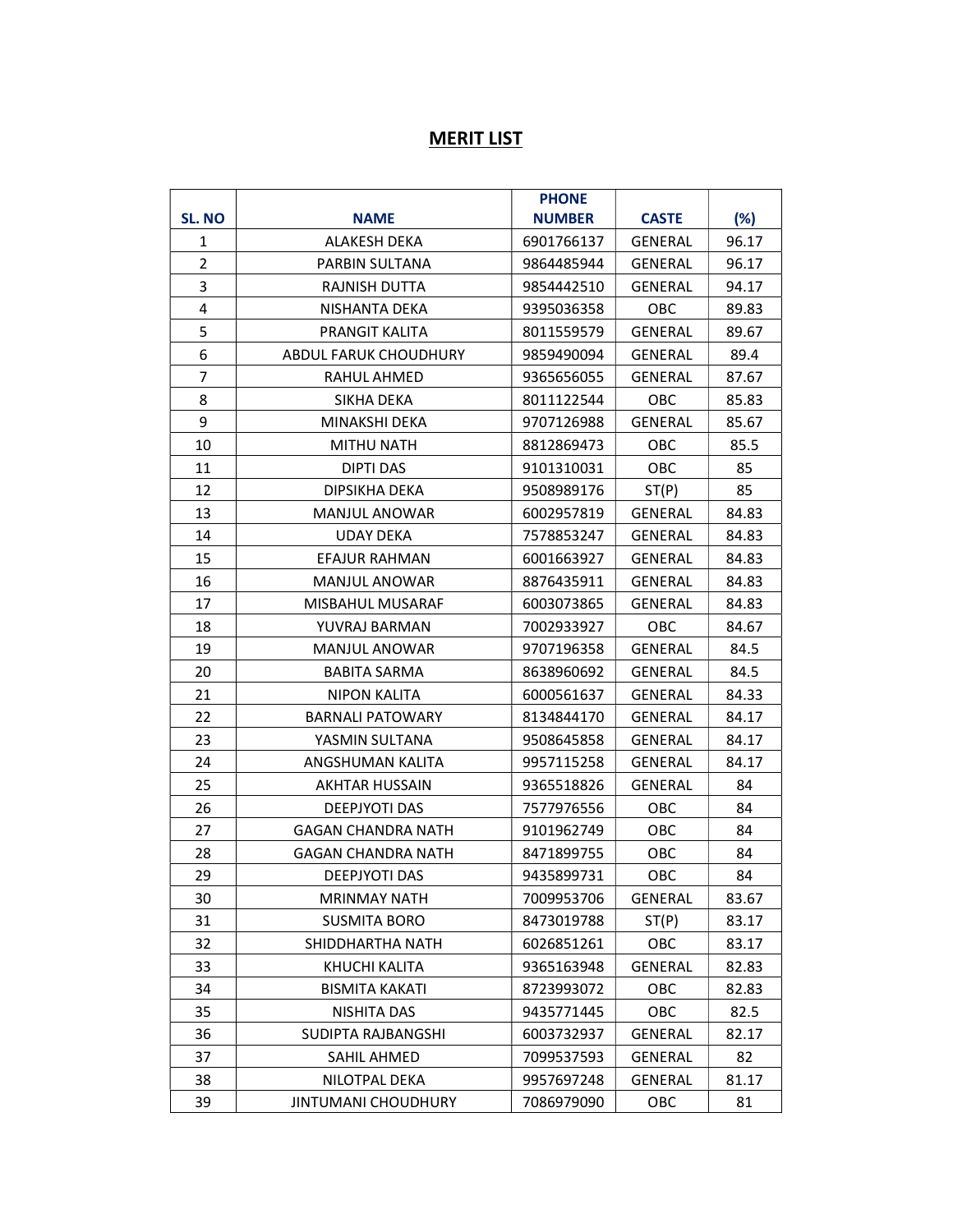| 40 | ARJUMA BEGUM             | 9435407803 | <b>GENERAL</b> | 80.83 |
|----|--------------------------|------------|----------------|-------|
| 41 | MILI DEKA                | 8822371835 | <b>GENERAL</b> | 80.67 |
| 42 | RESHMI ALAM              | 7035967342 | <b>GENERAL</b> | 80.33 |
| 43 | SAIDUL HUSSAIN           | 8471900398 | <b>GENERAL</b> | 80.17 |
| 44 | <b>HEMEN PATOWARY</b>    | 8135804642 | GENERAL        | 80    |
| 45 | <b>NAYAN MONI SAIKIA</b> | 9101422470 | GENERAL        | 79.33 |
| 46 | ANKITA BEZBARUAH         | 8822455147 | OBC            | 79.17 |
| 47 | <b>BHUMIKA DAS</b>       | 7975002631 | <b>SC</b>      | 78.67 |
| 48 | PALLAB KUMAR             | 8402097712 | <b>GENERAL</b> | 78.67 |
| 49 | <b>SRI SHOVAN THAPA</b>  | 6000311776 | <b>OBC</b>     | 78.33 |
| 50 | NIPU KUMAR               | 9613559112 | GENERAL        | 77.83 |
| 51 | KAUSTAV MONI GOSWAMI     | 9101938063 | GENERAL        | 77.67 |
| 52 | <b>MANJIT KUMAR NATH</b> | 6003842879 | OBC            | 77.67 |
| 53 | <b>MOUSUMI DEKA</b>      | 8472042595 | GENERAL        | 77.5  |
| 54 | RANDIP DEKA              | 6000306810 | <b>GENERAL</b> | 77.17 |
| 55 | <b>KASHYAP CHOUDHURY</b> | 8473038608 | GENERAL        | 76.83 |
| 56 | SAJIJUL ALI              | 9864493573 | GENERAL        | 76.17 |
| 57 | <b>ABDUL MATIN</b>       | 9678668523 | <b>GENERAL</b> | 75.67 |
| 58 | ASHIM KALITA             | 9707197386 | GENERAL        | 75.67 |
| 59 | <b>ABINASH DAS</b>       | 9854610507 | <b>GENERAL</b> | 75.5  |
| 60 | <b>MANIKA DAS</b>        | 9954573819 | SC             | 75.17 |
| 61 | <b>JYOTISHMAN KALITA</b> | 9957902668 | GENERAL        | 75    |
| 62 | SIMANTA RAJ SARMA        | 7637905720 | <b>GENERAL</b> | 75    |
| 63 | KHARIFAR RAHMAN          | 9859242725 | GENERAL        | 75    |
| 64 | <b>BHUPAL BARMAN</b>     | 9678065182 | GENERAL        | 74.83 |
| 65 | NISHANTA BEZBARUAH       | 9864794765 | GENERAL        | 74.67 |
| 66 | RABI MAINALI             | 9613912358 | GENERAL        | 74.5  |
| 67 | RABI MAINALI             | 9101449890 | GENERAL        | 74.5  |
| 68 | SUSMITA GOSWAMI          | 8822766396 | GENERAL        | 74.33 |
| 69 | HIRAKJYOTI NATH          | 8486573954 | OBC            | 74.17 |
| 70 | <b>BARASHA KUMAR</b>     | 6002743503 | OBC            | 74    |
| 71 | <b>NILAM KUMAR</b>       | 6003553845 | OBC            | 73.5  |
| 72 | <b>NILAM KUMAR</b>       | 9365231271 | <b>GENERAL</b> | 73.5  |
| 73 | SRI NILIM KUMAR          | 8011793002 | OBC            | 73.5  |
| 74 | PARTHAPRATIM DEKA        | 9954368208 | OBC            | 73    |
| 75 | <b>JINTU DEKA</b>        | 9707327527 | GENERAL        | 72.67 |
| 76 | <b>KANMONI DEKA</b>      | 8822108334 | <b>GENERAL</b> | 72.5  |
| 77 | <b>SUNIL ALI</b>         | 7086571252 | GENERAL        | 72.5  |
| 78 | <b>RUPAM KALITA</b>      | 8135817512 | <b>GENERAL</b> | 72    |
| 79 | KOUSTAV KAMRUP RAJ       | 8811006070 | OBC            | 71.67 |
| 80 | <b>BITOPAN DAS</b>       | 9954915011 | <b>SC</b>      | 71.67 |
| 81 | SIMA NATH                | 8134944744 | OBC            | 71.5  |
| 82 | <b>CHINTU DEKA</b>       | 9864525990 | <b>GENERAL</b> | 70.83 |
| 83 | ANGKURAG KALITA          | 8876866365 | <b>GENERAL</b> | 70.33 |
| 84 | <b>ASIK IKBAL</b>        | 9854487692 | GENERAL        | 70.17 |
| 85 | MANMI BEZ BARUAH         | 9957591593 | <b>OBC</b>     | 70.17 |
| 86 | <b>BHUMIKA DEKA</b>      | 7099577013 | GENERAL        | 70    |